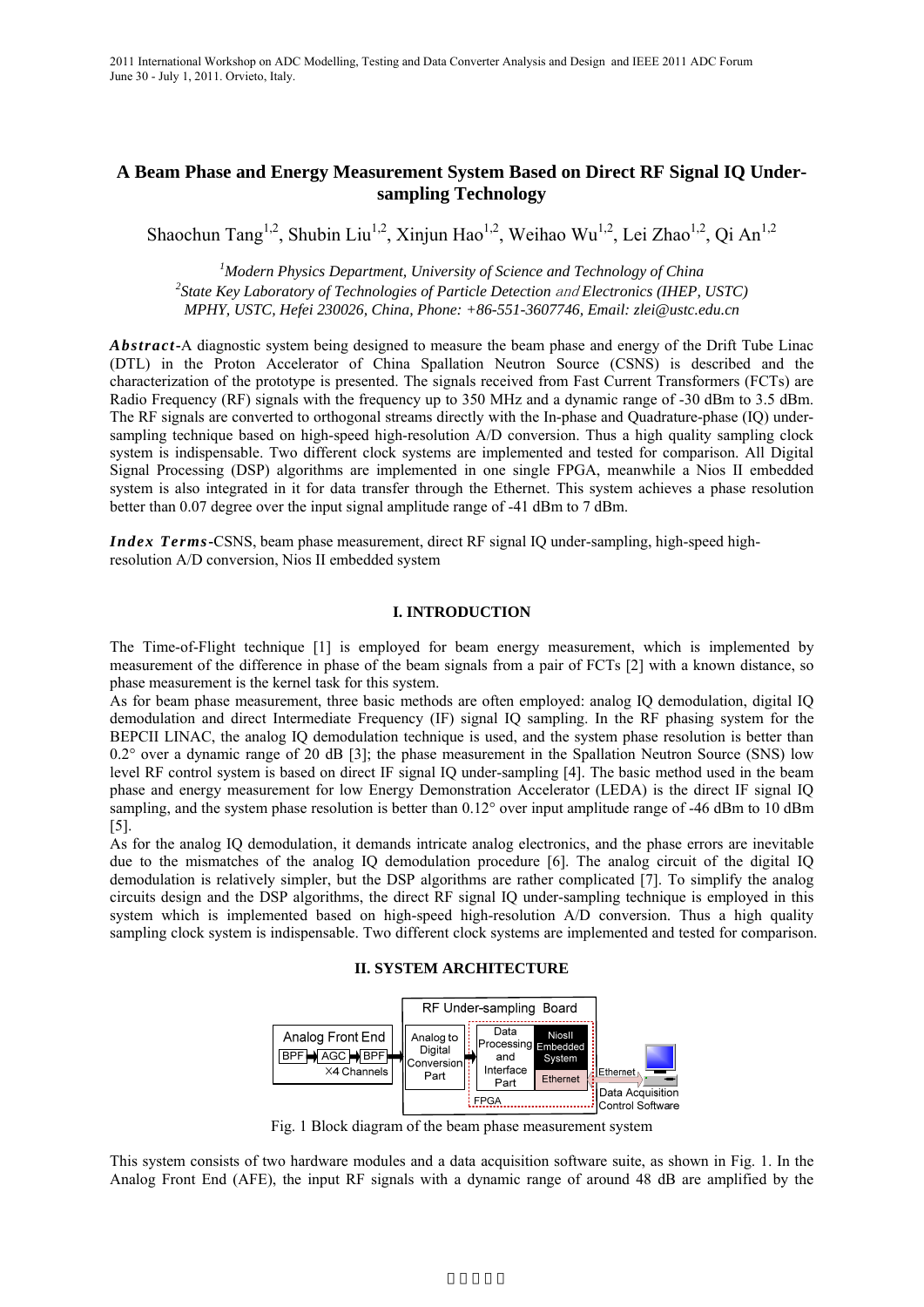Automatic Gain Control (AGC) circuits to fit the Full Scale Range (FSR) of the ADCs on the RF Undersampling Board (RFUB), and the Band Pass Filters (BPFs) are used as anti-aliasing filters for the undersampling technique. The RFUB is composed of two parts -- the Analog to Digital Conversion Part and the Data Processing & Interface Part. All DSP algorithms are implemented in one single FPGA, meanwhile a Nios II embedded system is also integrated in it for data transfer through the Ethernet.

### **A. Analog to Digital Conversion Part**

#### *a) Considerations on the sampling clock frequency*

The direct RF signal IQ under-sampling technique is used to convert the RF signals to digital I and Q streams for the phase and amplitude calculation. A careful choice of the sampling clock frequency is required to implement this method.

The RF signals from the AFE are sinusoidal signals, as in

 $y(t) = \sin(2\pi ft + \theta)$  (1)

After sampling, the data sequence can be expressed as

$$
Y(n) = \sin(2\pi f T_s n + \theta)
$$
 (2)

 $(T<sub>s</sub>$  is the period of the sampling clock.)

The RF signal frequency f can be expressed as

$$
f = K \times f_s \pm \Delta f \ (\Delta f \le f_s / 2) \ (3)
$$

(f*<sup>s</sup>* refers to the sampling frequency.)

With the equation (3), the equation (2) could be now expressed as

$$
Y(n) = \sin(2\pi f \cdot f_s n + \theta)
$$
  
=  $\sin \left[ 2\pi \left( K \times f_s \pm \Delta f \right) n \cdot f_s + \theta \right]$  (4)  
=  $\sin \left( \pm 2\pi \Delta f n \cdot f_s + 2\pi K n + \theta \right)$   
=  $\sin \left( \pm 2\pi \Delta f n \cdot f_s + \theta \right)$ 

Equation (4) indicates that the data sequence with frequency of  $\Delta f$  is obtained after sampling, whose phase value is identical to that of the RF signal. To meet the requirement of the IQ sampling, the following relation must be obeyed, as in

$$
\mathbf{f}_{s} = 4\mathbf{N} \times \Delta \mathbf{f} \quad (5)
$$

Finally, the relation between the sampling rate and the RF signal frequency is as

$$
f_s = \frac{4N}{4NK \pm 1} f
$$
  $(f = Kf_s \pm \Delta f, \Delta f = \frac{f}{4NK \pm 1}, N, K = 1, 2, 3...)$  (6)

(f refers to RF Frequency; Δf refers to IF Frequency.)

#### *b) Front-end circuits for A/D Converters (ADCs)*

ADTL1-12  $\frac{0.1 \text{ uF}}{\text{RF signal}}$ <br>
RF signal<br>
from AFE \[ \] \]  $0.1 \text{ uF}$ <br>  $\frac{1}{27 \Omega}$ **ADC**  $\{50 \text{ nH} \}$ **LTC2208** 

Fig. 2 Front-end configuration of the LTC2208 with balanced transmission line transformer

As for RF input signals, the front-end design of the ADC is a crucial element of the receiver design. The ADC front-end circuit of this system is shown in Fig. 2. This circuit is used to convert the single-ended signals to differential pairs, and to implement the impedance matching for input RF signal frequency, for which the values of the capacitors, inductors and resistors are carefully selected with the Agilent Advanced Design System (ADS) software. The balanced transmission line transformer ADTL1-12 used in this system is a wideband transformer with an insertion loss lower than 1 dB from 20 MHz to 1 GHz [8] .

#### *c) Clock circuits design for ADCs*

To achieve high resolution with the direct RF signal IQ under-sampling technique, high-speed high-resolution A/D conversion is required. As for the ADC, LTC2208-14 used in this system is a 130 Msps, 14-bit ADC with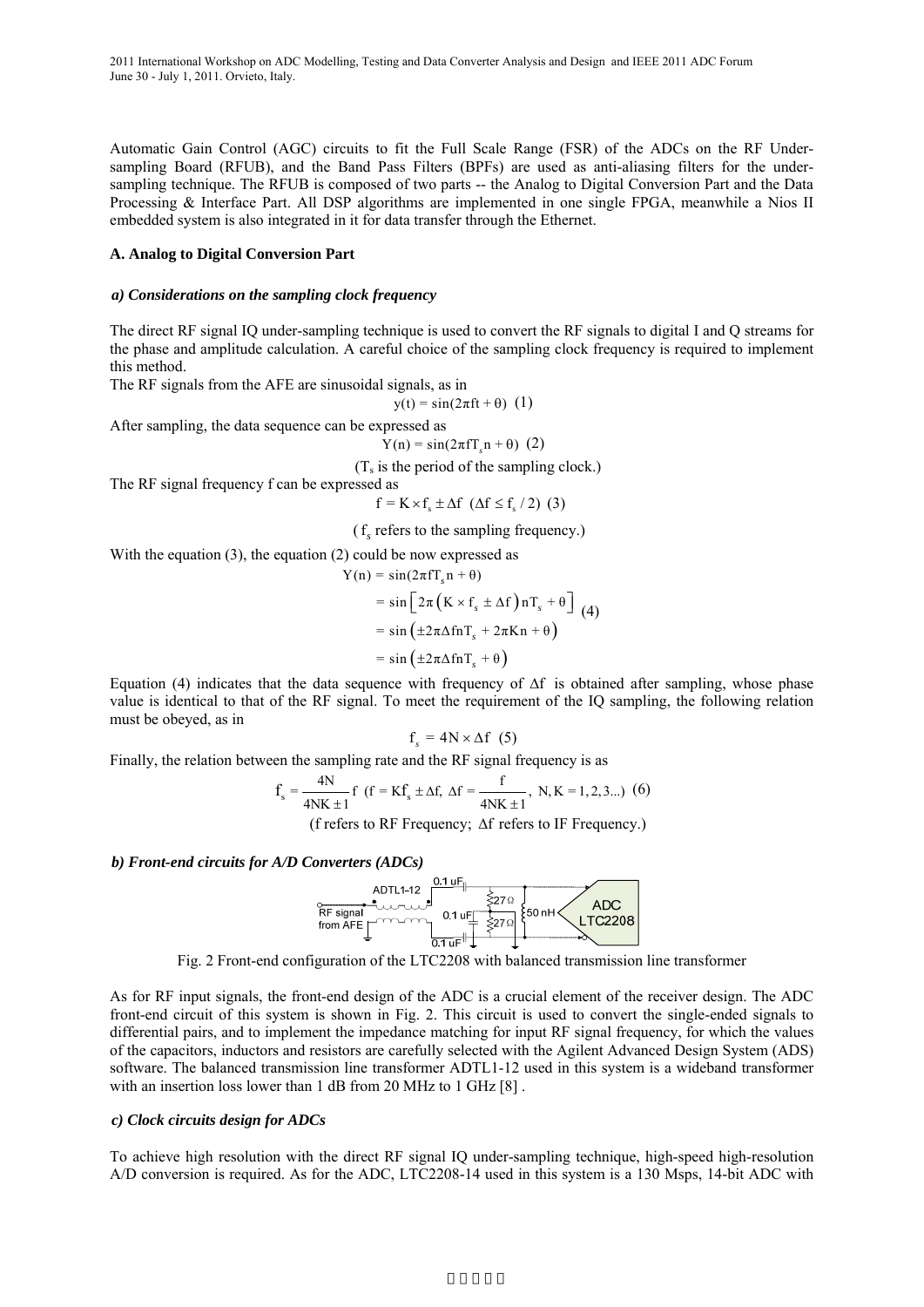an analog bandwidth up to 700MHz. The Signal to Noise and Distortion Ratio (SINAD) is about 71 dBFS at the frequency of 350 MHz [9]. Moreover, a high quality clock system is indispensable. Two different sampling clock systems are designed and tested for evaluation. Fig. 3 is the block diagram of the first clock system. A digitally controlled PLL chip (AD9518-4) with excellent jitter performance[10] and a high quality VCXO (VFVX120) [11] are used to generate the ADC sampling clock. Another precision clock conditioner LMK03001C [12] with a low phase noise internal VCO is used in the second clock system, as shown in Fig. 4.



Fig. 4. Block diagram of the second clock system

### **B. Data Processing & Interface Part**



Fig. 5. Block diagram of the Data Processing and Interface Part

All data processing algorithms and interface part are implemented in one single FPGA, as shown in Fig. 5. The phase calculation block is implemented by the design of a non-linear look-up table (LUT), meanwhile the amplitudes are calculated by the algorithm designed with DSP Builder[13]. The Nios II Embedded system [14] is integrated to transfer data and receive the commands through the 100M Ethernet interface, rendering this system a stand-alone data acquisition and transfer system.



Fig. 7. Block diagram of the data transfer interface controlled by Nios II Embedded System

The block diagram of the Nios II Embedded System is shown in Fig. 6. The Nios II Embedded System communicates with the remote PC through Ethernet interface and transfers the data and commands (CMD) through the 32-bit Parallel IO with other logic parts in the FPGA. The embedded software running on the Nios II system is stored in an external flash memory; the software is downloaded into an external SRAM memory (Cy7c1380c) [15] that functions as the system memory when the Nios II system is powered on.

Fig. 7 illustrates the data and command transfer process which is controlled by the Nios II embedded system. The external SRAM memory is used not only to store the embedded software, but also for data buffering. The Data FIFO functions as the data cache between the Nios II system and the data processing logic. The data from the Data FIFO is read out to the Nios II system and then written to the external SRAM in bulk mode, which will be further transferred to the remote computer through the 100M Ethernet interface. The intial test results indicate that a data transfer rate more than 1.3 MBps is achieved, which is faster than the requirement of the system update rate of about 32 KBps (corresponding to the real-time requirement on update rate of 2 kHz). The commands received by the Nios II Processor through the Ethernet interface are sent to the command registers,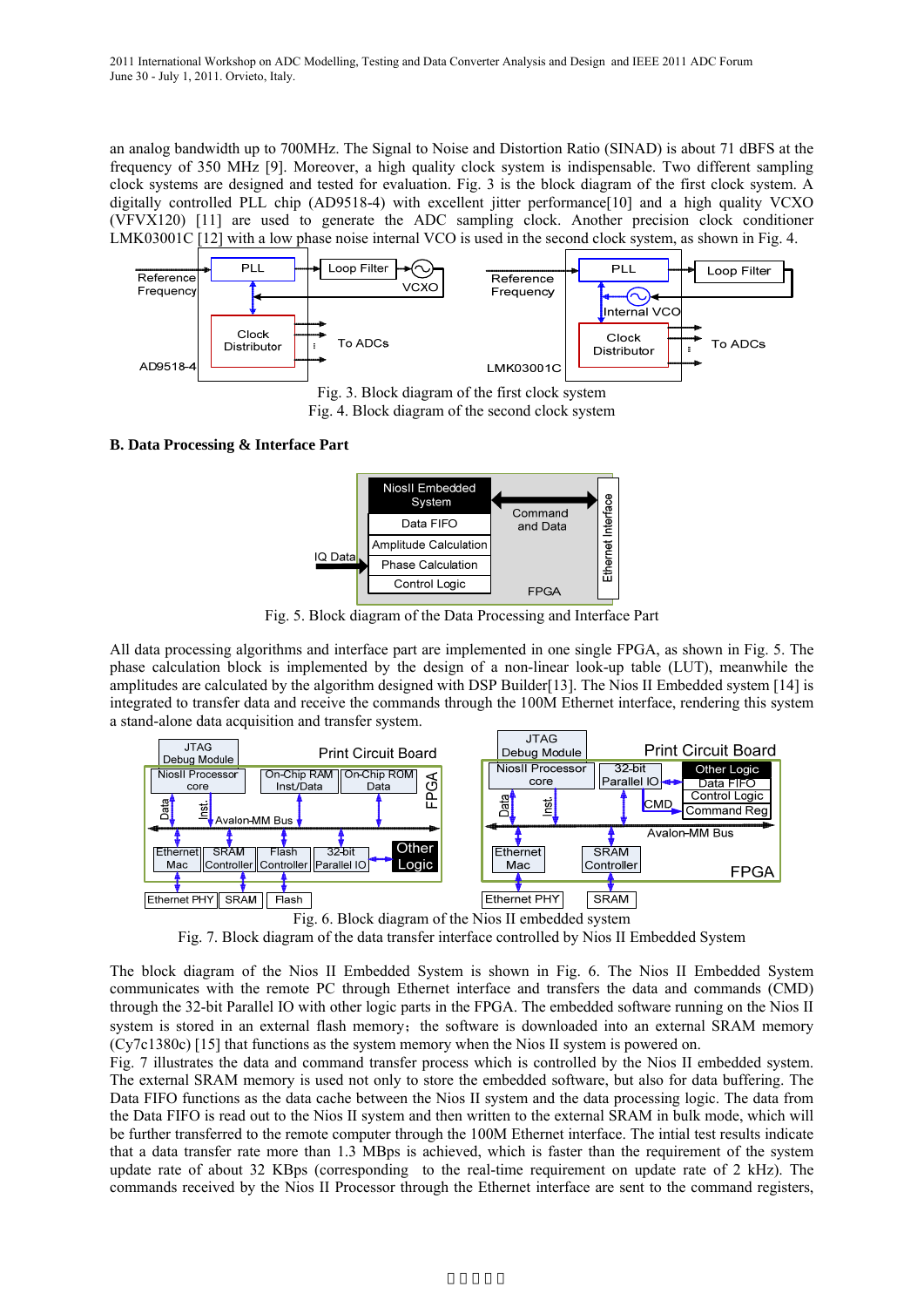and then decoded to activate different command signal lines to control the data acquisition and system configuration, as shown in Fig. 8.



Fig. 8. Block diagram of the command transfer and decoding process

#### **C. Design of The Software Suite**

This software suite includes the Nios II embedded software based on the MicroC/OS-II and the GUI software running on the remote PC, which is responsible for the control of the data acquisition and results display. Socket programming is included in both parts to implement the communication through the Ethernet.



### **III. RESULTS OF INITIAL TESTING**

Fig. 9. System under test

As shown in Fig. 9, the input RF signals are manipulated in the AFE, and then transmitted to the RFUB for IQ under-sampling and data processing. A remote PC communicates trough the Ethernet with the Nios II embedded system which controls the data transfer. The tests are performed with the two clock systems mentioned above, with the results compared.

## **A. Results of the ADCs Test**

The 352.2 MHz sine wave signal from the RF signal generator Rohde & Schwarz SMA100A is imported to the system, which is sampled by the ADC with 48.5793 MHz sampling rate that meets the relation shown in equation (6). Fig. 10 and Fig. 11 show the typical frequency spectrums of the ADC output signals (the input signals are both -11 dBm with a record length of 10240) respectively with the Blackman window adopted. The frequency spectrum of Fig. 10 is much cleaner nearby the frequency point of the input RF signal than that of Fig. 11; this corresponds to the different jitter performances of this two clock systems. Fig. 12 shows the Effective Number of Bit (ENOB) of the ADCs with different input amplitudes over the range of -41 dBm to 7 dBm. Test results indicate that the first clock system surpasses the second one in performance.



Fig. 10. Typical frequency spectrum of the ADC output signal with the first clock system Fig. 11. Typical frequency spectrum of the ADC output signal with the second clock system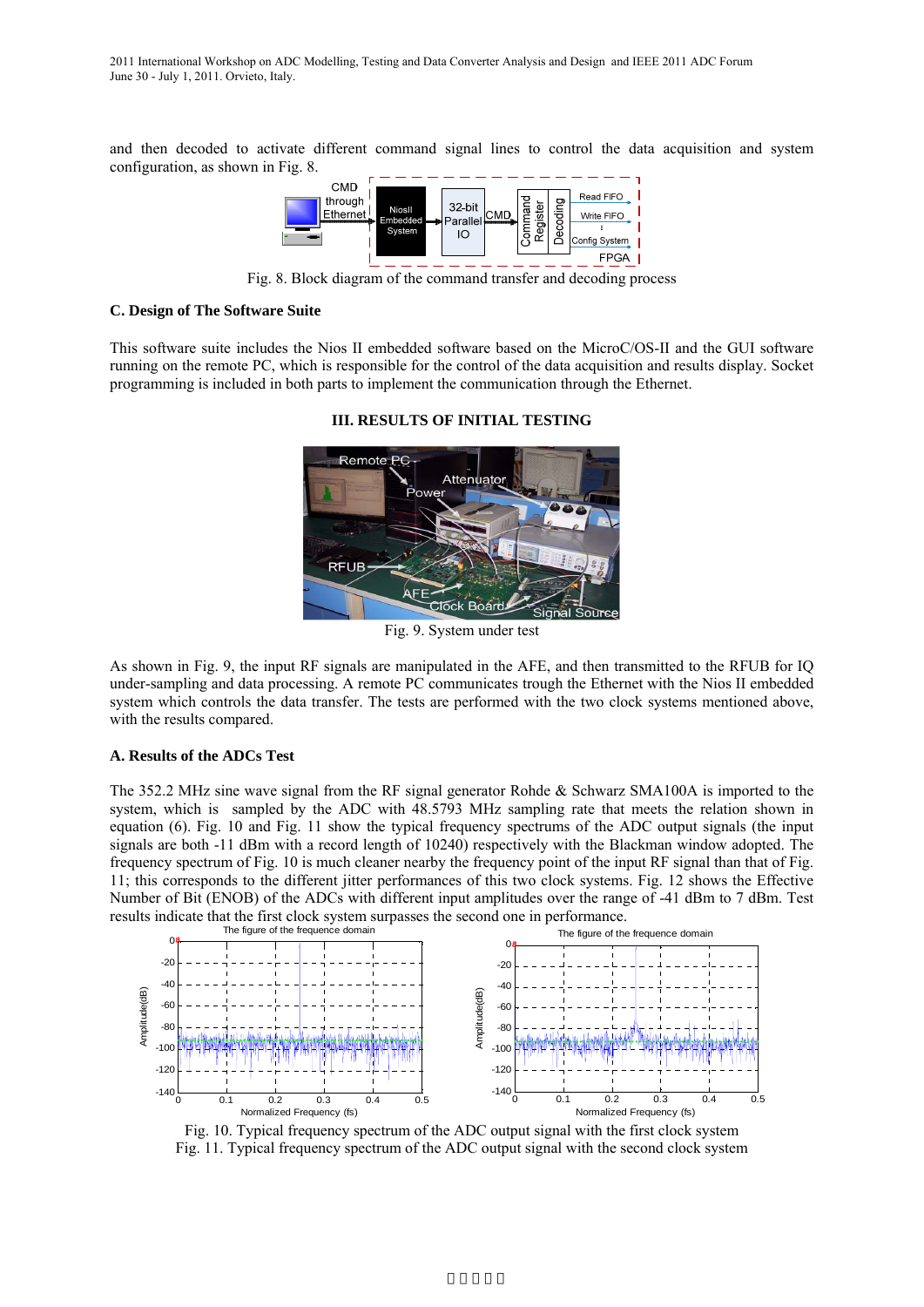2011 International Workshop on ADC Modelling, Testing and Data Converter Analysis and Design and IEEE 2011 ADC Forum June 30 - July 1, 2011. Orvieto, Italy.



Fig. 12. The ENOB of ADCs with two different clock systems

#### **B. Initial Results of Phase Measurement**

Fig. 13 and Fig. 14 show the histogram of the phase result (input signals are both 0 dBm) with the update rate of around 12 MHz for the first and second clock system respectively.



Fig. 14. Histogram of phase results with the second clock system

The phase resolution of the first clock system in the input amplitude range of -41 dBm to 7 dBm is shown in Fig. 15. The phase resolution is better than 0.25º, and enhanced to be better than 0.07º with data averaged per 32 points. Test results for the second clock system is shown in Fig. 16, which indicates that the phase resolution is better than 0.35º, and better than 0.12º with data averaged per 32 points. Phase measurement results also indicate that the first clock system performs better than the second one. This is probably due to the phase noise of the external VCXO used in the first clock system is lower than that of the VCO integrated in the PLL used in the second clock system.



Fig. 15. Phase resolution result with the first clock system Fig. 16. Phase resolution result with the second clock system

#### **IV. CONCLUSION**

The direct RF signal IQ under-sampling technique has been employed for the beam phase and energy measurement in this system. Two different clock systems have been designed and tested for comparison. This system has achieved a phase resolution better than 0.07° over the range of -41 dBm to 7 dBm with the first clock system. All the DSP algorithms and the data transfer interface are integrated within one single FPGA. Moreover,